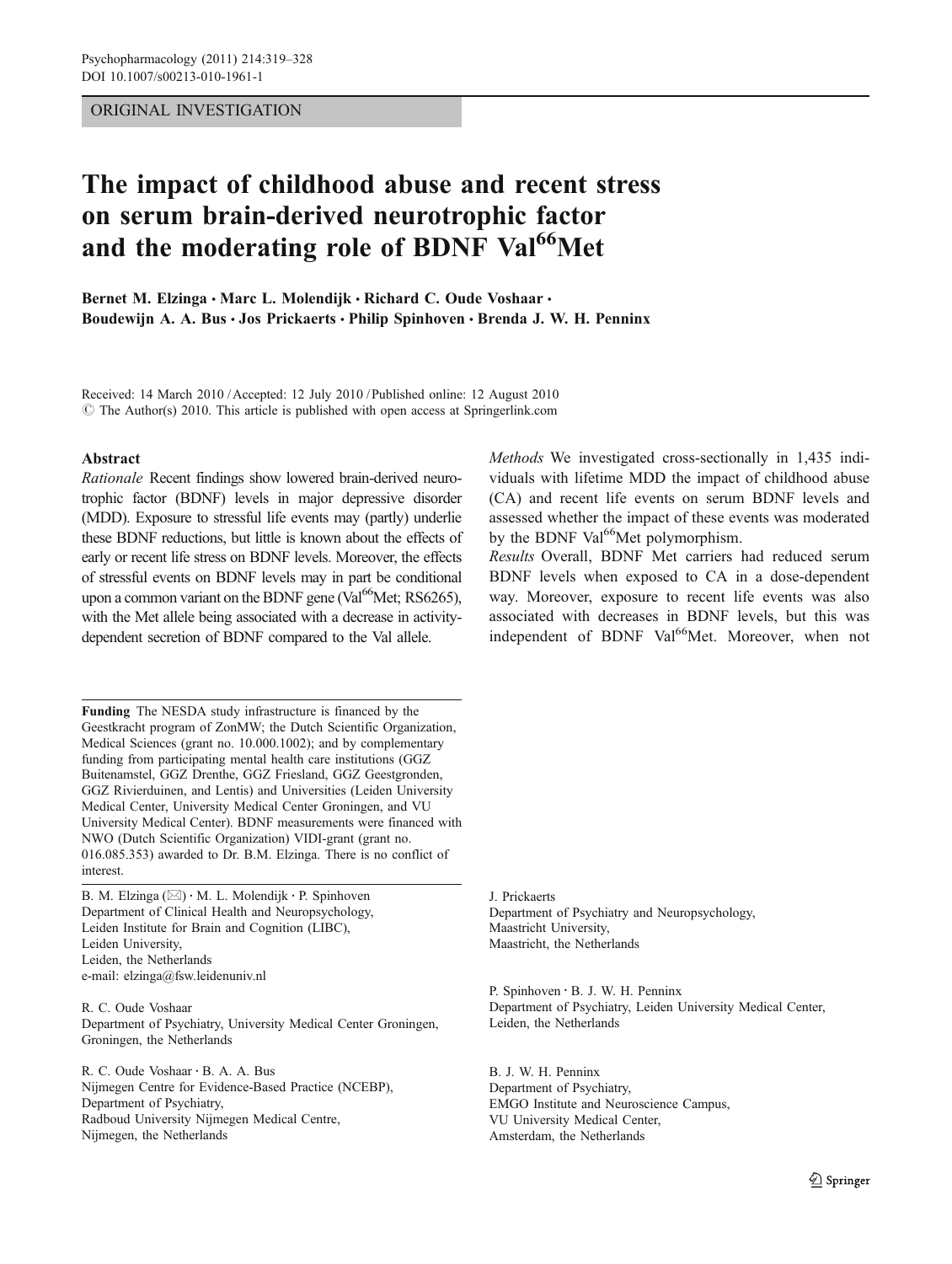exposed to CA, Met carriers had higher BDNF levels than the Val/Val individuals, who did not show decreases in BDNF associated with CA. Finally, these findings were only apparent in the MDD group without comorbid anxiety. Conclusions These gene–environment interactions on serum BDNF levels suggest that Met carriers are particularly sensitive to (early) stressful life events, which extends previous findings on the moderating role of the BDNF Val<sup>66</sup>Met polymorphism in the face of stressful life events.

Keywords Stress · BDNF · Depression · Gene · Childhood abuse

## Introduction

Major depressive disorder (MDD) is one of the most common psychiatric disorders, which involves dysregulation of affect, motivation, appetite, sleep, and cognitive dysfunctions, resulting in impairments in several aspects of life. An accumulating body of research indicates that MDD is often the result of the interplay between genetic vulnerability and environmental factors (Kendler [2005\)](#page-9-0). In particular, child abuse (CA) is a significant etiological factor in the development and persistence of MDD across the life cycle (Charney [2004](#page-8-0); Heim and Nemeroff [2001](#page-8-0); McLaughlin et al. [2010](#page-9-0); Spinhoven et al. [2010](#page-9-0)). Moreover, exposure to stress during adulthood (for example, divorce and job loss) often precipitates or exacerbates depressive symptoms (Kendler et al. [1999\)](#page-9-0). In some instances, stressful events in adulthood interact with stressful events that occurred early in life to contribute to the process of stress sensitization (Post [2007](#page-9-0)).

Given its major contribution to the burden of disease, it is important to identify underlying biological mechanisms that might lead from stress exposure to MDD. One of the neurobiological changes that may be triggered by both chronic and acute stress is a downregulation of brainderived neurotrophic factor (BDNF). The neurotrophin BDNF is a critical regulator of the formation, plasticity, and integrity of neurons in brain circuits that regulate emotion (Angelucci et al. [2005](#page-8-0); Duman and Monteggia [2006\)](#page-8-0). In animals, exposure to stress early in life (for example, repeated maternal separation) has been found to induce a relative decrease in the expression of BDNF and to subsequent neuronal atrophy and degeneration in the hippocampus and the cortex, which can persist into adulthood (Murakami et al. [2005](#page-9-0); Roceri et al. [2004](#page-9-0); Song et al. [2006](#page-9-0); Smith et al. [1995](#page-9-0)). According to the "neurotrophic hypothesis of depression," these reductions in BDNF expression may account for the pathophysiology of MDD (Duman and Monteggia [2006\)](#page-8-0). Consistent with this idea, several studies found decreased central (Karege et al. [2005\)](#page-8-0) and peripheral levels of BDNF (Molendijk et al. [2010](#page-9-0); Sen et al. [2008](#page-9-0)) in patients with MDD. More specifically, in line with the animal models, one study found lowered plasma BDNF in depressed women with a history of childhood physical neglect compared to nonabused depressed women and controls (Grassi-Oliveira et al. [2008\)](#page-8-0). A study among bipolar patients reported similar reductions in serum BDNF levels in patients exposed to stressful life events (Kauer-Sant'Anna et al. [2007](#page-8-0)).

A common single-nucleotide polymorphism (SNP) on the BDNF gene is Val<sup>66</sup>Met. Val<sup>66</sup>Met refers to a valine (Val) to methionine (Met) insertion at codon 66 (Egan et al. [2003\)](#page-8-0). This SNP affects intracellular processing and secretion of BDNF, with the Met allele being associated with a decrease in activity-dependent secretion of BDNF compared to the Val allele (Egan et al. [2003](#page-8-0)). Most studies have compared carriers of a Met allele (Val/Met) with individuals who are homozygous for the Val allele (Val/ Val) because individuals who are homozygous for the Met allele (Met/Met) are rare in Caucasians (approximately 4%). In general, these studies have shown that Met carriers have lower hippocampal gray matter (Bueller et al. [2006](#page-8-0); Pezawas et al. [2004](#page-9-0)) and poorer episodic memory performance (Egan et al. [2003\)](#page-8-0) compared to individuals homozygous for the Val allele. Moreover, several studies have reported that Met carriers are more vulnerable to the effects of CA compared to individuals who are homozygous for the Val allele in terms of depressive symptoms (Kaufman et al. [2006;](#page-8-0) Wichers et al. [2008\)](#page-9-0) and hippocampal gray matter (Gatt et al. [2009](#page-8-0)).

Whereas variations on the BDNF gene seem to play an important role in MDD, little is known on how variations on the BDNF polymorphism  $Val^{66}$ Met may influence serum BDNF levels of individuals who have been exposed to CA and/or recent negative life events. A closer examination of the impact of CA and recent life stress and the moderating role of variations on the BDNF polymorphism Val<sup>66</sup>Met on blood-derived BDNF levels may help to elucidate the neurobiological changes that underlie the susceptibility of developing MDD after exposure to stressful life events. Therefore, using data from the Netherlands Study of Depression and Anxiety (NESDA, see Penninx et al. [2008](#page-9-0)), we investigated, crosssectionally, the impact of CA and recent life events on serum BDNF levels in a large sample of individuals with lifetime MDD  $(n=1,435)$  and assessed whether the impact of these stressful life events was moderated by variations on the BDNF Val<sup>66</sup>Met polymorphism (comparing Met carriers to homozygous Val carriers). Based on findings in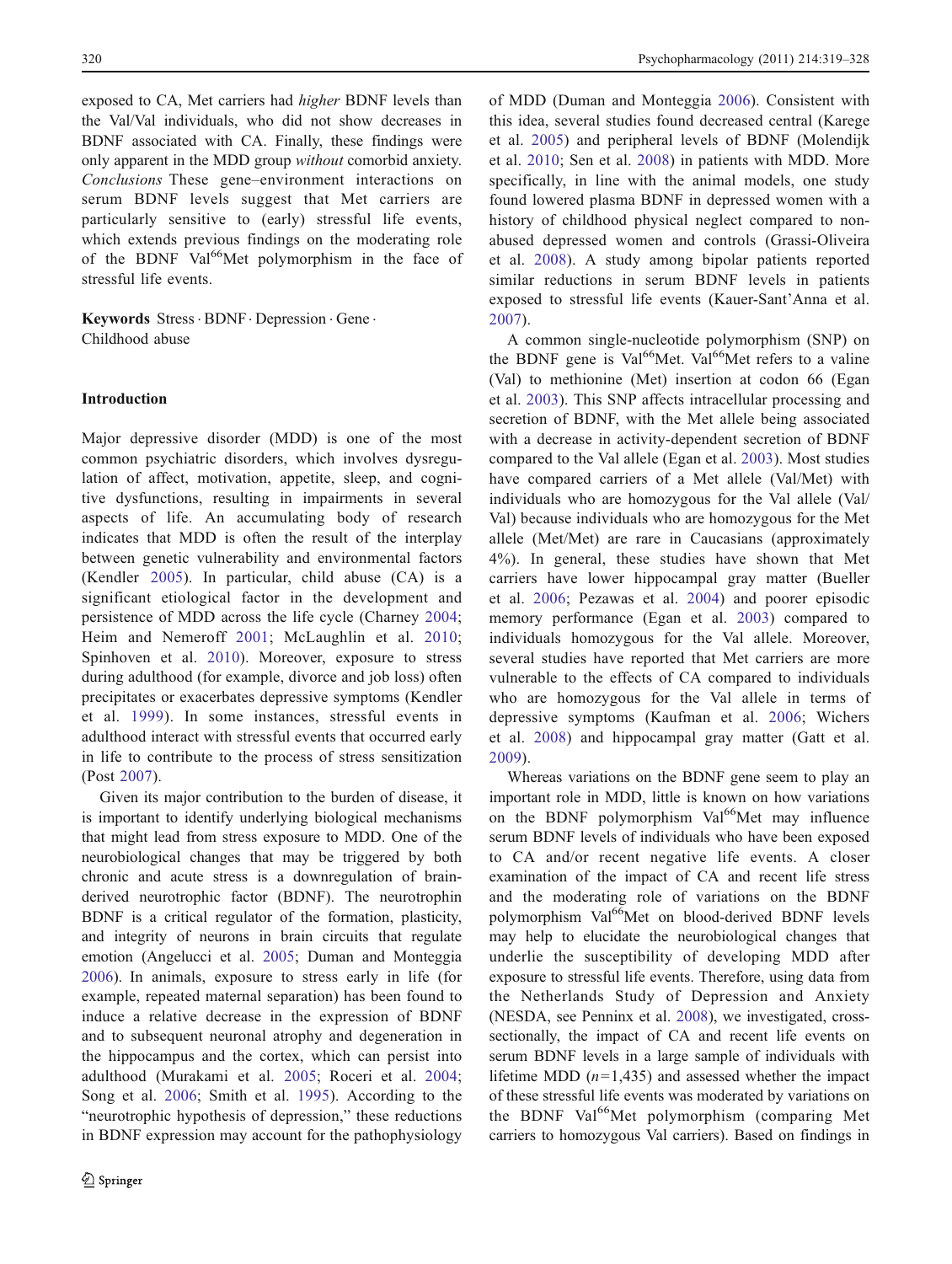animals and humans, we hypothesized that both CA and recent life events would reduce serum BDNF levels, particularly in Met carriers of the Val<sup>66</sup>Met polymorphism.

#### Materials and methods

#### Participants

Participants were derived from NESDA (for details on the design, objectives, and protocol of NESDA, see Penninx et al. [2008\)](#page-9-0). In brief, NESDA is a prospective cohort study  $(N=2,981)$  that recruited subjects with a current MDD and/or an anxiety disorder, patients with MDD and/or an anxiety disorder in remission, and healthy controls without a history or current MDD or anxiety disorder in specialized mental health care, primary care, and the general population. A general inclusion criterion was an age of 18 through 65 years. Excluded were individuals with a primary diagnosis of psychotic, obsessive compulsive, bipolar, or severe addiction disorder (requiring care in specialized addiction clinics). A second exclusion criterion was not being fluent in Dutch. At baseline, participants provided blood and underwent a medical examination. The study protocol was approved by the Ethical Review Board of the VU University Medical Center and by local review boards of each participating institute. After full information about the study was provided, written informed consent was obtained from all participants.

From the NESDA baseline sample, we selected 1,435 participants (48.1%), with a mean age of 42.2 years  $(\pm 12.4)$ and 30.7%  $(n=440)$  males. To investigate individuals with a vulnerability to MDD, our selection was based on the following criteria: (1) participants had to have a current or lifetime diagnosis of MDD; (2) genomic data, data on serum BDNF levels, and measurements of CA and recent stress had to be available; and (3) participants had to be of North-European descent.

DSM-IV diagnoses (APA [1994](#page-8-0)) of MDD and anxiety disorders (generalized anxiety, social phobia, panic with or without agoraphobia, or agoraphobia without history of panic) were determined by means of the Composite Interview Diagnostic Instrument (CIDI; Wittchen et al. [1991\)](#page-9-0) that was administered by trained research staff. The CIDI has high reliability (Wacker et al. [2006](#page-9-0)) and validity (Wittchen et al. [1991](#page-9-0)). Depression symptom severity was assessed using the Inventory of Depressive Symptoms Self-Report version (Rush et al. [1996\)](#page-9-0). The use of antidepressants was gauged on by selfreport and drug container observation.

CA was assessed retrospectively using a semistructured childhood trauma interview, previously used in the Netherlands Mental Health Survey and Incidence Study (de Graaf et al. [2004a,](#page-8-0) [b](#page-8-0)). In this interview, participants

were asked whether they had experienced before the age of 16 years one of the following types of trauma: emotional neglect, psychological, and physical and/or sexual abuse. Emotional neglect was described as "Nobody ever listened to you at home, your problems were ignored, you had the feeling not being able to find any attention or support from your parents." Psychological abuse was described as "You were verbally abused, unjustly punished, your brothers and sisters were favored, but no bodily harm was done." Physical abuse was defined as "Being kicked, hit with or without an object, or being physically maltreated in any other way." Sexual abuse was defined as "Being touched sexually by anyone against your will, or being forced to touch anyone sexually." After an affirmative answer, details on the frequency of these events and the perpetrators involved were asked for. Because of the large overlap between emotional neglect and emotional abuse, the two types of abuse were merged together as "emotional abuse." Answers were coded as zero, one, two, or three reported types of CA. The mean number (±standard deviation (SD)) of CA types was 1.12  $(\pm 1.15)$ , with 42.7% (*n*=613) reporting no CA, 21.6%  $(n=310)$  reporting one type of CA, 17.1%  $(n=246)$ reporting two types of CA, and  $18.5\%$  ( $n=266$ ) reporting three types of CA. For the main analysis of variance (ANOVA), the presence of CA was defined as 0 versus  $\geq$ 1 type of CA. For dose–response analyses, individuals were divided into three categories: individuals reporting no CA, one type of CA, and two or more types of CA.

The occurrence of 12 recent stressful life events ("recent stress") was assessed using the List of Threatening Events Questionnaire (LTE-Q; Brugha et al. [1985](#page-8-0); Brugha and Cragg [1990](#page-8-0)). These events reflect the presence of life stressors during the past year, such as serious illness and injury, death of close friend or relative, unemployment, major financial loss, and loss of important relationships. The LTE-Q has good test–retest reliability, high agreement between participant and informant ratings, and good agreement with interview-based ratings (Brugha and Cragg [1990](#page-8-0)). Answers were coded as the total number of life events. The mean number  $(\pm SD)$  of reported stressful life events was  $0.68$  ( $\pm 1.0$ ), with 58.4%  $(n=838)$  reporting no life events, 23.6%  $(n=338)$  reporting one event,  $12.1\%$  ( $n=173$ ) reporting two events,  $4.5\%$  $(n=64)$  reporting three events, 0.6%  $(n=9)$  reporting four events,  $0.6\%$  ( $n=9$ ) reporting five events,  $0.2\%$  ( $n=3$ ) reporting six events, and  $0.1\%$   $(n=1)$  reporting seven events. For the main analyses, "recent stress" was defined as 0 versus  $\geq$ 1 incidents of stressful life events during the preceding year, whereas for the dose–response analyses, individuals were divided into three groups: individuals reporting no life event, one life event, and two or more life events in the past year.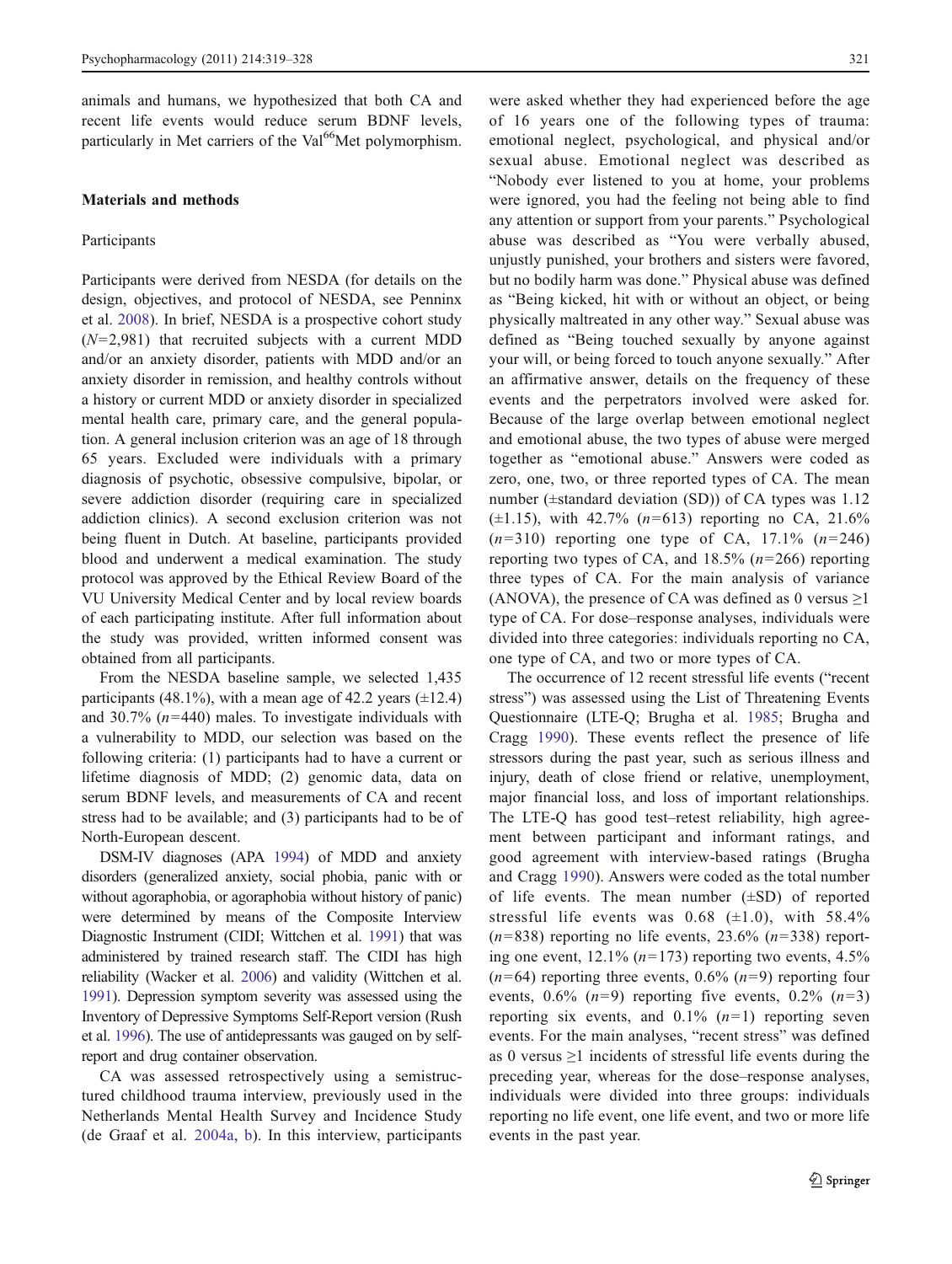# **Genotyping**

Genotyping of the subjects was performed by Perlegen Sciences using high oligonucleotide arrays (Mountain View, CA, USA). For detailed descriptions on the procedures according to which genotyping was performed, we refer to Boomsma et al.  $(2008)$  $(2008)$ . The Val<sup>66</sup>Met polymorphism (Dibisnp 6265) was extracted from whole genome data using PLINK software ([http://pngu.mgh.harvard.edu/~pur](http://pngu.mgh.harvard.edu/~purcell/plink) [cell/plink](http://pngu.mgh.harvard.edu/~purcell/plink)). Val $^{66}$ Met was in the equilibrium as stated by Hardy and Weinberg  $(P=.28)$ . Moreover, genotype frequencies (Val<sup>66</sup>Val 65.5%, Val<sup>66</sup>Met 32.5%, and Met<sup>66</sup>Met 2%) were similar to those reported in previous studies on Caucasian populations (Gatt et al. [2009](#page-8-0); Lang et al. [2009\)](#page-9-0). Individuals who were homozygous for the Met allele were merged with the heterozygous individuals into a group of Met carriers  $(n=495)$  and compared to homozygous Val carriers  $(n=940)$ .

## Serum BDNF measurements

Fifty milliliters of blood was withdrawn into vacuum tubes between 07:30 a.m. and 09:30 a.m. after an overnight fast. Following blood collection, serum was separated and stored at −85°C until it was assayed. BDNF protein levels were measured using the Emax ImmunoAssay system from Promega according to the manufacturer's protocol (Madison, WI, USA). Greiner Bio-One high-affinity 96-well plates were used. Serum samples were diluted 100 times, and the absorbency was read in duplicate using a Bio-Rad Benchmark microplate reader at 450 nm. Serum BDNF protein levels were expressed in nanograms per milliliter. The intra-assay and inter-assay coefficients of variation were within 3% and 9%, respectively. Prior to analyses, BDNF values that were three SD above the mean  $(n=5, 0.35\%)$  were trimmed to a value of the mean plus three SDs. One BDNF value (0.07%) was below the reliable detection limit of the ELISA kit of 1.56 ng/ml and was set at the lower detection limit of 1.56 ng/ml.

### Statistical analysis

ANOVAs and  $\chi^2$  tests were used to determine betweengroup differences in demographical and clinical features (see Table [1](#page-4-0)).

Estimates of the main and interaction effects of CA, recent stress, and Val<sup>66</sup>Met on serum levels of BDNF were performed using 2 (CA: yes/no)×2 (recent stress:  $yes/no) \times 2$  (BDNF Val<sup>66</sup>Met: Val/Val vs. Met carriers) ANOVA. CA and recent stress were entered as dichotomous (yes/no) variables in order to have a maximal number of subjects in each cell. Since gender, age, years of education, symptom severity of depression, presence of current MDD vs remitted MDD, presence of a current comorbid anxiety disorder, use of an antidepressant, exact time of morning blood withdrawal, and the duration of serum storage have been discussed as potential sources of between-subject variation in BDNF levels (Begliuomini et al. [2008](#page-8-0); Sen et al. [2008](#page-9-0); Trajkovska et al. [2007\)](#page-9-0), we statistically controlled for their possible confounding effects by adding these variables as covariates to the analysis. Significant interactions were followed up by independent  $t$  tests.

Secondly, because recent studies suggest that the symptomatology and causal pathways for MDD without comorbid anxiety disorder may be quite distinct to those for MDD with comorbid anxiety disorder(s) (see Gatt et al. [2009](#page-8-0)), we repeated the same 2 (CA:  $yes/no) \times 2$  (recent stress:  $yes/no) \times 2$  (BDNF Val<sup>66</sup>Met: Val/Val vs. Met carriers) ANOVA in participants with (lifetime) MDD without comorbid anxiety (MDD−, n=401) and individuals with (lifetime) MDD and comorbid anxiety disorders (MDD+ANX,  $n=1,033$ ), separately.

Finally, to asses dose–response relations between CA and recent stress and BDNF levels, additional ANOVAs were conducted in the case of significant main effects of CA and/or recent stress or interactions with BDNF Val<sup>66</sup>Met, based on three categories (no CA or recent life events vs one type of CA or recent life event vs two or more types of CA or recent life events).

Computations were performed in PASW version 18.0 (PASW, Chicago, IL, USA). Statistical significance was set at  $P < .05$  (two-sided). Effect sizes were presented as Cohen's d [\(1988](#page-8-0)).

## Results

## Demographics

Table [1](#page-4-0) shows the demographical and clinical characteristics by Val $^{66}$ Met, reported history of CA, and recent stressful life events. Exposure to CA and recent stressful life events was independent of BDNF genotype  $(P = .13$  and  $P = .74$ , respectively). Exposure to recent stressful life events tended to be reported somewhat more often in individuals with a history of CA  $(P=.07)$ . Individuals who were homozygous for the Val allele had more years of education compared to individuals who carried a Met allele. Individuals who reported CA were of older age and more likely to be female, to have a current episode of MDD, to have more chronic MDD, to have greater symptom severity of MDD, and to have a comorbid anxiety and alcohol use disorder compared to individuals who did not report CA. Individuals reporting recent life events were of younger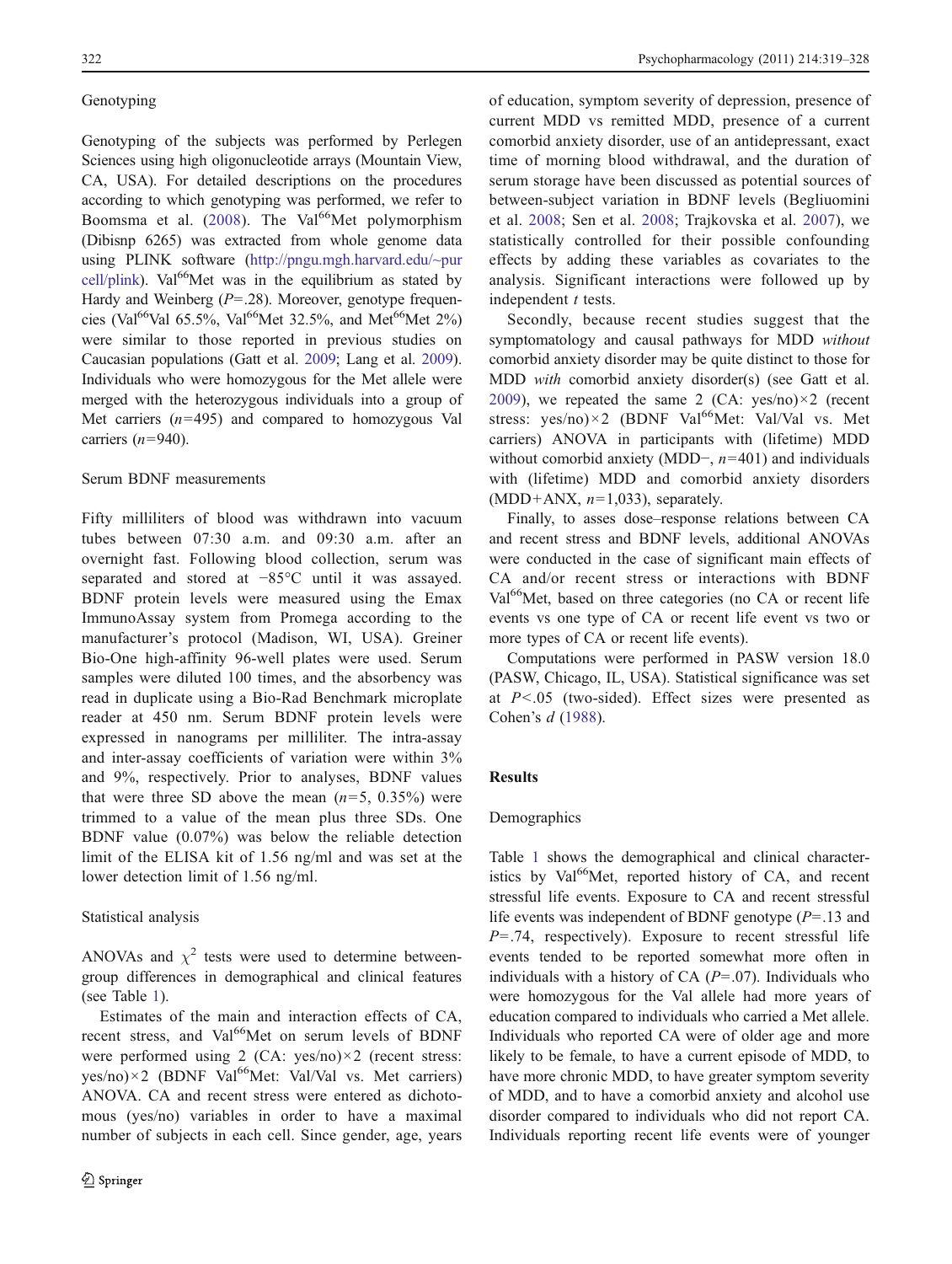<span id="page-4-0"></span>Table 1 Demographic and clinical characteristics by brain-derived neurotrophic factor genotype (Val<sup>66</sup>Met) and exposure to child abuse and recent stressful events  $(N=1,435)$ 

|                                     | Val <sup>66</sup> Val ( $n=940$ ) |                               |                                  |                               | Val <sup>66</sup> Met ( $n=495$ ) |                              |                                  |                               | $P$ value            |
|-------------------------------------|-----------------------------------|-------------------------------|----------------------------------|-------------------------------|-----------------------------------|------------------------------|----------------------------------|-------------------------------|----------------------|
|                                     | No abuse $(n=388)$                |                               | Abuse $(n=552)$                  |                               | No abuse $(n=225)$                |                              | Abuse $(n=270)$                  |                               |                      |
|                                     | No recent<br>stress<br>$(n=237)$  | Recent<br>stress<br>$(n=151)$ | No recent<br>stress<br>$(n=309)$ | Recent<br>stress<br>$(n=243)$ | No recent<br>stress<br>$(n=138)$  | Recent<br>stress<br>$(n=87)$ | No recent<br>stress<br>$(n=154)$ | Recent<br>stress<br>$(n=116)$ |                      |
| Male, %                             | 38.0                              | 32.5                          | 25.9                             | 26.3                          | 31.2                              | 37.9                         | 31.8                             | 27.6                          | $< 0.05^{\rm a}$     |
| Age (years)                         | $42.3 \pm 12.8$                   | $38.5 \pm 13.7$               | $44.1 \pm 11.4$                  | $42.2 \pm 11.8$               | $41.8 \pm 13.3$                   | $39.5 \pm 12.7$              | $44.4 \pm 11.7$                  | $41.7 \pm 12.5$               | ${<}01^{a, b}$       |
| Education (years)                   | $12.3 \pm 3.1$                    | $12.1 \pm 3.2$                | $12.2 \pm 3.4$                   | $11.8 \pm 3.3$                | $12.1 \pm 3.0$                    | $11.2 \pm 3.1$               | $12.0 \pm 3.1$                   | $11.4 \pm 3.3$                | .06                  |
| Body mass index                     | $26.2 \pm 4.9$                    | $25.1 \pm 4.4$                | $25.7 \pm 5.3$                   | $26.0 \pm 5.3$                | $25.3 \pm 4.9$                    | $25.4 \pm 4.8$               | $26.5 \pm 5.4$                   | $25.7 \pm 5.6$                | .23                  |
| Smoker, %                           | 31.3                              | 42.9                          | 38.0                             | 41.8                          | 34.1                              | 48.8                         | 3.3                              | 48.2                          | $\leq 01^{\rm b}$    |
| Alcohol dependent, %                | 13.9                              | 13.6                          | 22.0                             | 23.9                          | 18.8                              | 14.9                         | 20.8                             | 29.3                          | $\leq 01^a$          |
| Emotional abuse, %                  | <b>NA</b>                         | NA                            | 93.8                             | 94.8                          | NA.                               | NA.                          | 94.4                             | 96.3                          | .79                  |
| Physical abuse, %                   | NA                                | NA                            | 27.8                             | 34.9                          | <b>NA</b>                         | <b>NA</b>                    | 27.1                             | 40.4                          | $< 0.05^{\rm b}$     |
| Sexual abuse, %                     | NA.                               | NA                            | 38.2                             | 29.3                          | NA                                | NA                           | 29.2                             | 38.5                          | .09                  |
| $>1$ event of abuse, $\%$           | NA                                | NA                            | 63.1                             | 64.2                          | NA                                | <b>NA</b>                    | 53.9                             | 67.2                          | .10                  |
| $>1$ event of recent stress, $\%$   | <b>NA</b>                         | 47.7                          | NA                               | 43.2                          | <b>NA</b>                         | 58.6                         | NA                               | 32.8                          | $< 05^{\rm a}$       |
| Current MDD<br>$(6$ months), $\%$   | 46.4                              | 54.3                          | 57.9                             | 68.3                          | 59.4                              | 54.0                         | 54.5                             | 69.8                          | $< 0.01^{a, b}$      |
| Chronic MDD <sup>c</sup>            | 24.3                              | 22.7                          | 28.1                             | 33.2                          | 21.5                              | 28.2                         | 24.6                             | 37.4                          | $< 05^{\text{a, b}}$ |
| MDD severity (IDS)                  | $22.1 \pm 12.8$                   | $24.3 \pm 12.4$               | $27.7 \pm 13.2$                  | $31.2 \pm 12.4$               | $24.0 \pm 13.5$                   | $23.2 \pm 13.5$              | $26.7 \pm 13.1$                  | $29.7 \pm 11.6$               | $< 0.01^{a, b}$      |
| Comorbid anxiety <sup>d</sup> , %   | 30.0                              | 28.5                          | 41.4                             | 49.8                          | 33.3                              | 33.2                         | 35.1                             | 46.6                          | ${<}01^{a, b}$       |
| Antidepressant use <sup>e</sup> , % | 35.0                              | 33.1                          | 39.3                             | 42.8                          | 30.4                              | 26.4                         | 39.6                             | 44.0                          | $< 05^{\rm a}$       |
|                                     |                                   |                               |                                  |                               |                                   |                              |                                  |                               |                      |

IDS inventory of depressive symptoms, MDD major depressive disorder

<sup>a</sup> There is a difference at  $P < .05$  between the no abuse group and the abuse group

 $c$  There is a difference at  $P < 0.05$  between the no recent stress group and the recent stress group

<sup>c</sup> Symptoms were considered chronic if they were present for at least 24 months during the last 5 years

<sup>d</sup> Included a diagnosis of social phobia, panic disorder with and without agoraphobia, agoraphobia, or generalized anxiety disorder during the last six month <sup>e</sup> Included the use of noradrenergic and specific serotonergic antidepressants, serotonin and norepinephrine reuptake inhibitors, selective serotonin reuptake inhibitors, St. John's wort, and tricyclic antidepressants

age, had less years of education, and were more likely to smoke, to have a current episode of MDD, to have chronic MDD, to have greater symptom severity, and to have a comorbid anxiety disorder (see Table 1). No other main effects nor Val<sup>66</sup>Met×CA, Val<sup>66</sup>Met×recent stress, or Val<sup>66</sup>Met×CA× recent stress interactions were found.

Impact of childhood abuse, recent stress, and Val<sup>66</sup>Met on serum BDNF levels

Using a 2 (CA: yes/no)×2 (recent stress: yes/no)×2 (BDNF Val<sup>66</sup>Met: Val/Val vs. Met carriers) ANOVA on serum BDNF levels, we found no main effect of CA  $(P=.38)$  nor a main effect of Val<sup>66</sup>Met on BDNF levels ( $P = .33$ ), but BDNF Val<sup>66</sup>Met moderated the effects of CA on serum BDNF levels  $(F_{1, 1,416} = 5.57, P = .018,$  $(F_{1, 1,416} = 5.57, P = .018,$  $(F_{1, 1,416} = 5.57, P = .018,$  see Fig. 1). Met carriers reporting CA had significantly lower levels of BDNF compared to Met carriers that did not report CA  $(F_{1, 506} = 4.19, P = .041, d = 0.19)$ , whereas individuals reporting CA who were homozygous for the Val allele had similar levels of BDNF compared to homozygous Val carriers without CA  $(P=.12)$ . Furthermore, in individuals reporting no CA, Met carriers had higher levels of BDNF compared to homozygous Val carriers  $(F_1, 629) = 3.88$ ,  $P = .049$ ,  $d = 0.19$ ), while in the CA group, Met carriers had similar levels of BDNF compared to homozygous Val carriers  $(P=.22)$ . Exposure to recent stressful life events did not affect BDNF levels  $(P=.79)$ . No other interaction effects were found (all  $Ps > .10$ ).

#### Dose–response associations between CA and BDNF

To investigate a dose–response association between CA and BDNF levels in the Met carriers versus the Val/Val group,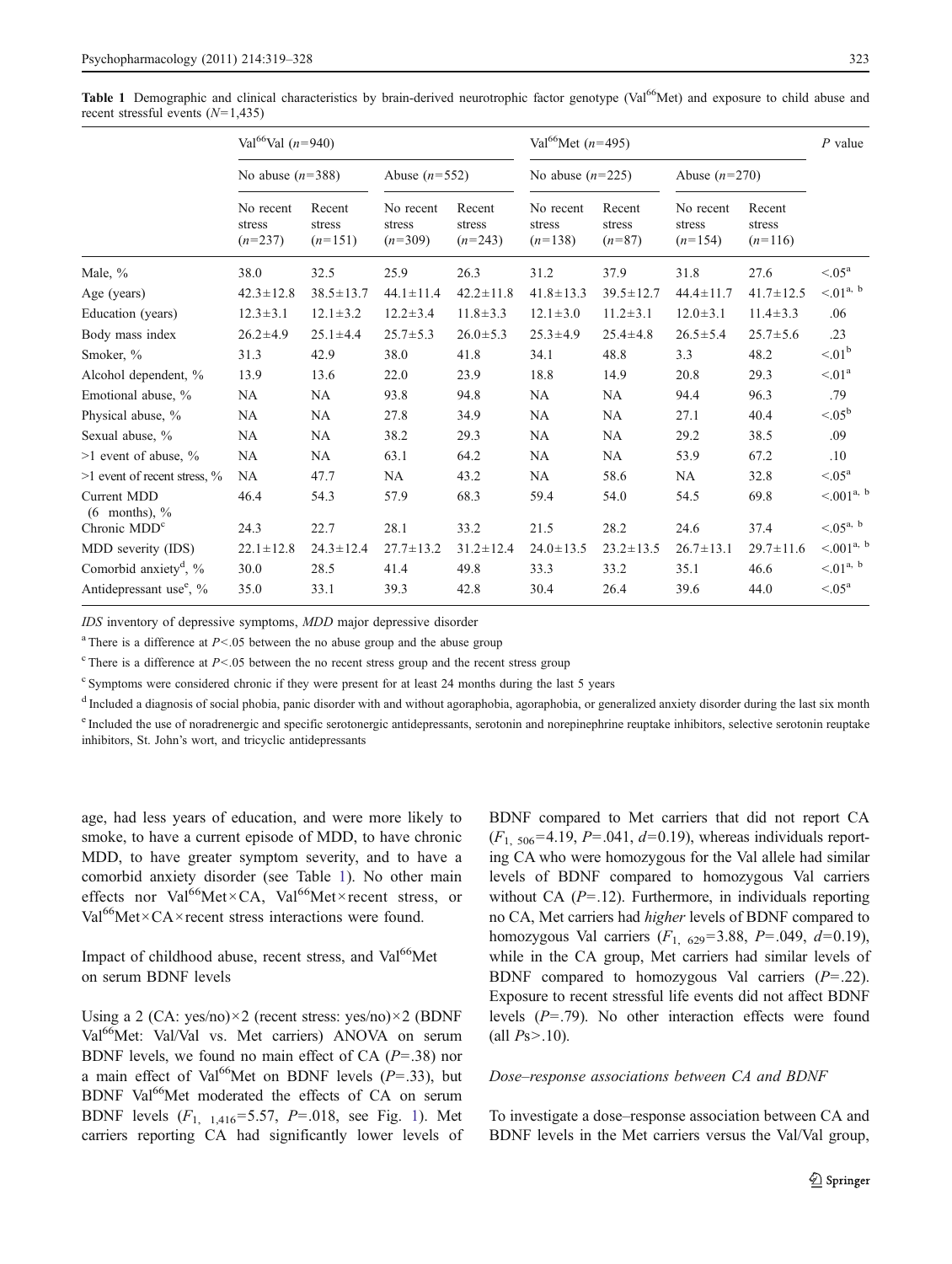<span id="page-5-0"></span>

Fig. 1 Mean values of serum levels of BDNF by exposure to Childhood Abuse (CA), recent stressful events, and BDNF Val<sup>66</sup>Met in the total group of life-time MDD-patients  $(n=1,435)$ 

additional 3 (categories of CA: no CA  $(n=613)$  vs. one type of CA ( $n=310$ ) vs. two or more types of CA ( $n=512$ )) $\times$ 2 (BDNF Val $^{66}$ Met: homozygous Val/Val vs. Met carriers) ANOVA was conducted. An interaction was found between CA categories and Val<sup>66</sup>Met ( $F_{2,1418}$ =2.99, P=.05). Post hoc comparisons showed that BDNF levels were only low in Met carriers when participants reported two or more types of CA compared to no CA  $(P=.032)$ , but not when they reported one type of CA  $(P=.51)$ , while in the homozygous Val carriers, no main effect of CA categories was found  $(P=.29, data not shown).$ 

MDD without comorbid anxiety versus MDD with comorbid anxiety

#### MDD without comorbid anxiety

We repeated the 2 (CA: yes/no) $\times$ 2 (recent stress: yes/no) $\times$ 2 (BDNF Val<sup>66</sup>Met: Val/Val vs. Met carriers) ANOVA on serum BDNF levels in individuals with an (lifetime) MDD without a comorbid anxiety disorder (MDD−, n=402, see Fig. 2). In the MDD− group, recent stress did affect BDNF levels  $(F_1, 383 = 7.19, P = .008, d = 0.29)$ , indicating lower BDNF levels in individuals reporting one or more recent stressful life events (mean $\pm$ SD=8.24 $\pm$ 3.20) compared to those who did not report negative life events (mean $\pm$ SD=  $9.16\pm3.06$ ). Moreover, the interaction between CA and BDNF Val<sup>66</sup>Met was also present in the MDD- group  $(F<sub>1, 383</sub>=9.77, P=.002)$ , with Met carriers who report CA having significantly lower serum levels of BDNF compared to Met carriers who did not report CA  $(F_{1, 138} = 10.03,$  $P=0.002$ ,  $d=0.44$ ), whereas individuals reporting CA who were homozygous for the Val allele even had somewhat higher levels of BDNF compared to homozygous Val carriers without CA  $(F_1, 258=3.82, P=.052, d=0.23)$ . Moreover, Met carriers with a reported history of CA showed low BDNF levels compared to homozygous Val carriers with reported CA  $(F_{1, 173} = 7.45, P = .007, d = 0.45)$ , while Met carriers reporting no CA had higher BDNF levels compared to the nonabused homozygous Val carriers  $(F_{1, 223} = 5.34, P = .022, d = 0.23)$ . There were no other main or interaction effects in the MDD− group.

# Dose–response associations between recent stress and BDNF in the MDD− group

To evaluate whether there was a dose–response association between the number of reported recent life events and BDNF levels, an additional ANOVA was conducted on the three categories of recent stress: no  $(n=232)$ vs one recent life event  $(n=92)$  vs two or more life events  $(n=78)$ , which confirmed the effect of recent stress  $(F<sub>2, 388</sub>=3.17, P=.04)$ . However, post hoc comparisons showed that BDNF was not affected in a dose-dependent way: whereas individuals reporting one life event had lower BDNF levels (mean±SD, 8.19±3.09) than those reporting no life event (mean $\pm$ SD, 9.11 $\pm$ 3.06; P=.018;  $d=0.30$ , the group reporting two or more life events (mean $\pm$ SD, 8.53 $\pm$ 3.35) did not differ from the group reporting no or one life event (both Ps>.10).

# Dose–response associations between CA categories and BDNF in the MDD− group

To investigate a dose–response association between CA and BDNF levels in Met carriers versus the homozygous Val



Fig. 2 Mean values of serum levels of BDNF by exposure to Childhood Abuse  $(CA)$ , recent stressful events, and BDNF Val<sup>66</sup>Met in the group of lifetime MDD-patients without comorbid anxiety disorders  $(n=402)$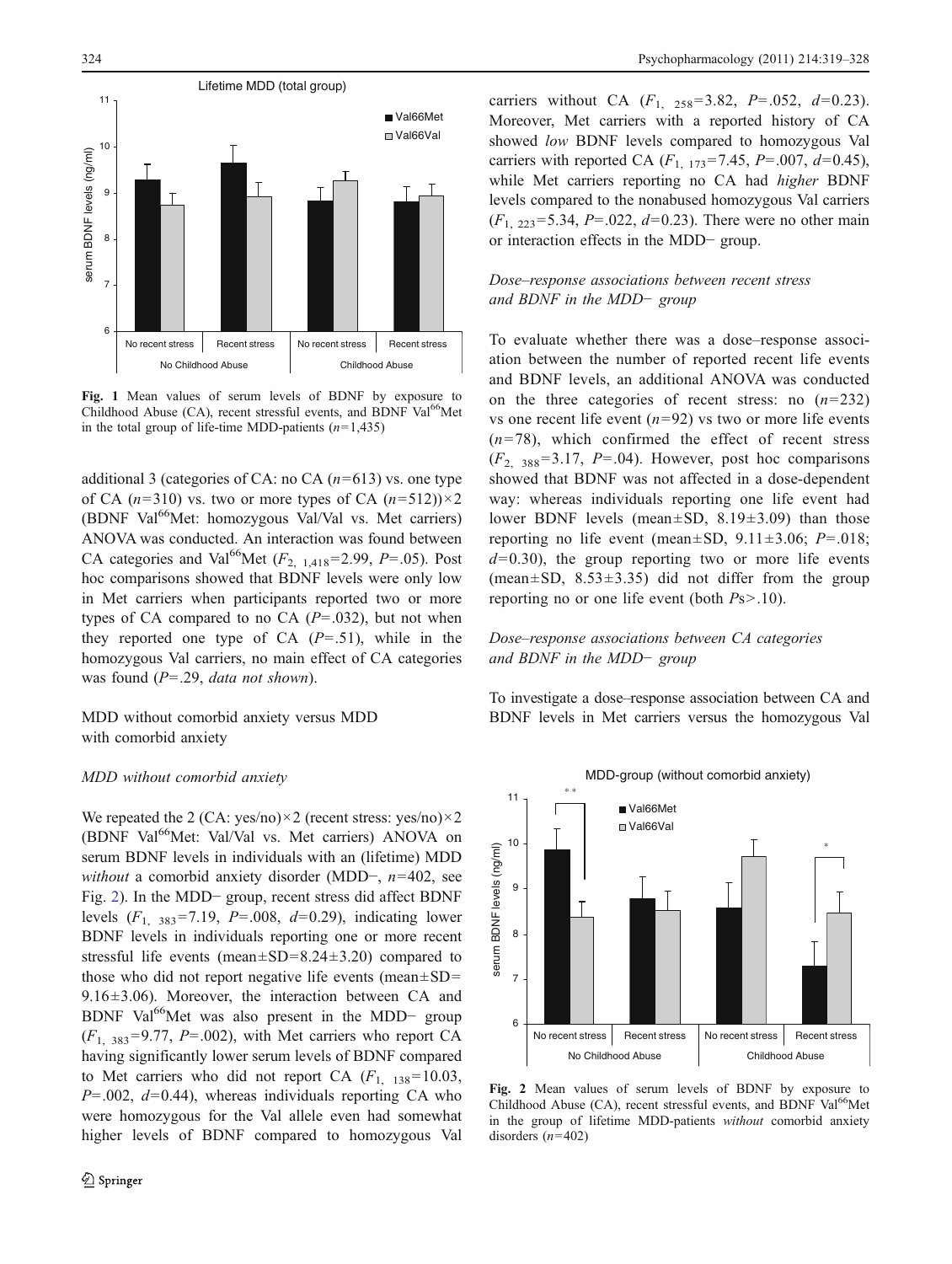group, an additional 3 (categories of CA: no CA  $(n=225)$  vs one type of  $CA$  ( $n=81$ ) vs two or more types of  $CA$  $(n=96)$ )×2 (BDNF Val<sup>66</sup>Met: homozygous Val/Val vs. Met carriers) ANOVA was conducted (see Fig. 3). An interaction was found between CA categories and Val<sup>66</sup>Met ( $F_{3,383}$ = 6.47, P<.0001), indicating that BDNF levels decrease in Met carriers with increasing types of CA  $(F_3, 132) = 5.00$ ,  $P=0.003$ ), while in the homozygous Val carriers, no main effect of CA categories was found  $(P=.11)$ . Post hoc comparisons showed that BDNF levels were only low in Met carriers when participants reported two or more types of CA compared to no CA  $(P=.001, d=0.63)$ , but not when they reported one type of CA  $(P=.11)$ . Moreover, Met carriers only had lower BDNF levels when reporting two or more types of CA compared to the Val/Val group that reported two or more types of CA  $(P=.006, d=0.66)$ , but not when reporting one type of CA  $(P=.46)$ . Furthermore, a main effect of Val<sup>66</sup>Met also emerged ( $F_{3, 383} = 5.56$ ,  $P = .019$ ), with Met carriers having lower BDNF levels compared to Val/Val individuals, regardless of CA categories.

#### MDD with comorbid anxiety

The results of the same ANOVA in the MDD+ANX group showed a main effect of recent stress on BDNF levels  $(F_{1, 1, 0, 14} = 4.14, P = .042, d = 0.16)$ . In contrast to the findings in the MDD− group, recent stress exposure was associated with *elevated* BDNF levels (mean $\pm$ SD, 9.26 $\pm$ 3.8) compared to not being exposed to recent stressful events (mean±SD, 8.47±3.4). Moreover, recent stress tended to interact with BDNF Val<sup>66</sup>Met ( $F_{1, 1, 014}$ =3.04, P=.082). No other main or interaction effects were significant in the MDD+ANX group.



Fig. 3 Mean values of serum levels of BDNF by exposure to the number of Childhood Abuse (CA) types and BDNF Val<sup>66</sup>Met in lifetime MDDpatients *without* comorbid anxiety disorders  $(n=402)$ 

# Dose–response associations between recent stress categories and BDNF in the MDD+ANX group

To evaluate whether there was a dose–response association between the number of reported life events in the Val/Met vs. the Val/Val, an additional 3 (categories of recent stress: no  $(n=606)$  vs one recent life event  $(n=246)$  vs two or more life events  $(n=181)$ )×2 (BDNF Val<sup>66</sup>Met: Val/Val vs. Met carriers) ANOVA was conducted. Here, only a trend for life events categories was found  $(F_{2, 1,016} = 2.33)$ ,  $P = .098$ ) and no interaction with BDNF Val<sup>66</sup>Met  $(P=0.29)$ . When comparing the means for the three recent stress groups post hoc, only individuals reporting one life event (mean±SD, 9.58±4.00) had higher BDNF levels than those reporting no life events (mean $\pm$ SD, 8.98 $\pm$ 3.42; P=.031), whereas the group reporting two or more life events (mean $\pm$ SD, 9.14±3.42) did not differ from the group reporting 1 or no life event (both Ps>.10).

#### Discussion

The main new result of this study is that the impact of CA on serum BDNF levels appears to be dependent on variations on the BDNF Val<sup>66</sup>Met polymorphism, at least in individuals with (lifetime) MDD without comorbid anxiety. In BDNF Met carriers, exposure to CA was associated with reduced serum levels of BDNF, and these differences were most pronounced in Met carriers who also reported negative life event(s) in the past year (see Fig. [2\)](#page-5-0). In addition, these BDNF reductions associated with CA were linear in nature, so that BDNF levels were lowest in Met carriers reporting two or more types of CA. Moreover, these associations were not accounted for by the presence of a current diagnosis of MDD or by other potentially confounding factors, such as gender, or the use of an antidepressant, as these factors were added as covariates in the analyses and did not differ between the homozygous Val/Val and the Met carriers. The Val/Val group, on the other hand, did not show reductions in BDNF levels related to CA, and in the MDD group without comorbid anxiety, BDNF levels were even higher in Val/Val participants reporting CA. Taken together, these findings are in line with the idea that Met carriers are more sensitive to stressinduced downregulation of BDNF.

A second main finding is that exposure to stressful events that occurred in the past year reduced BDNF levels, independent of variations on the BDNF Val<sup>66</sup>Met polymorphism, at least in the MDD group without comorbid anxiety. These results extend the finding of two previous studies showing lowered BDNF levels in bipolar patients reporting negative life events (Kauer-Sant'Anna et al. [2007\)](#page-8-0), and in women with high risk of depression reporting recent life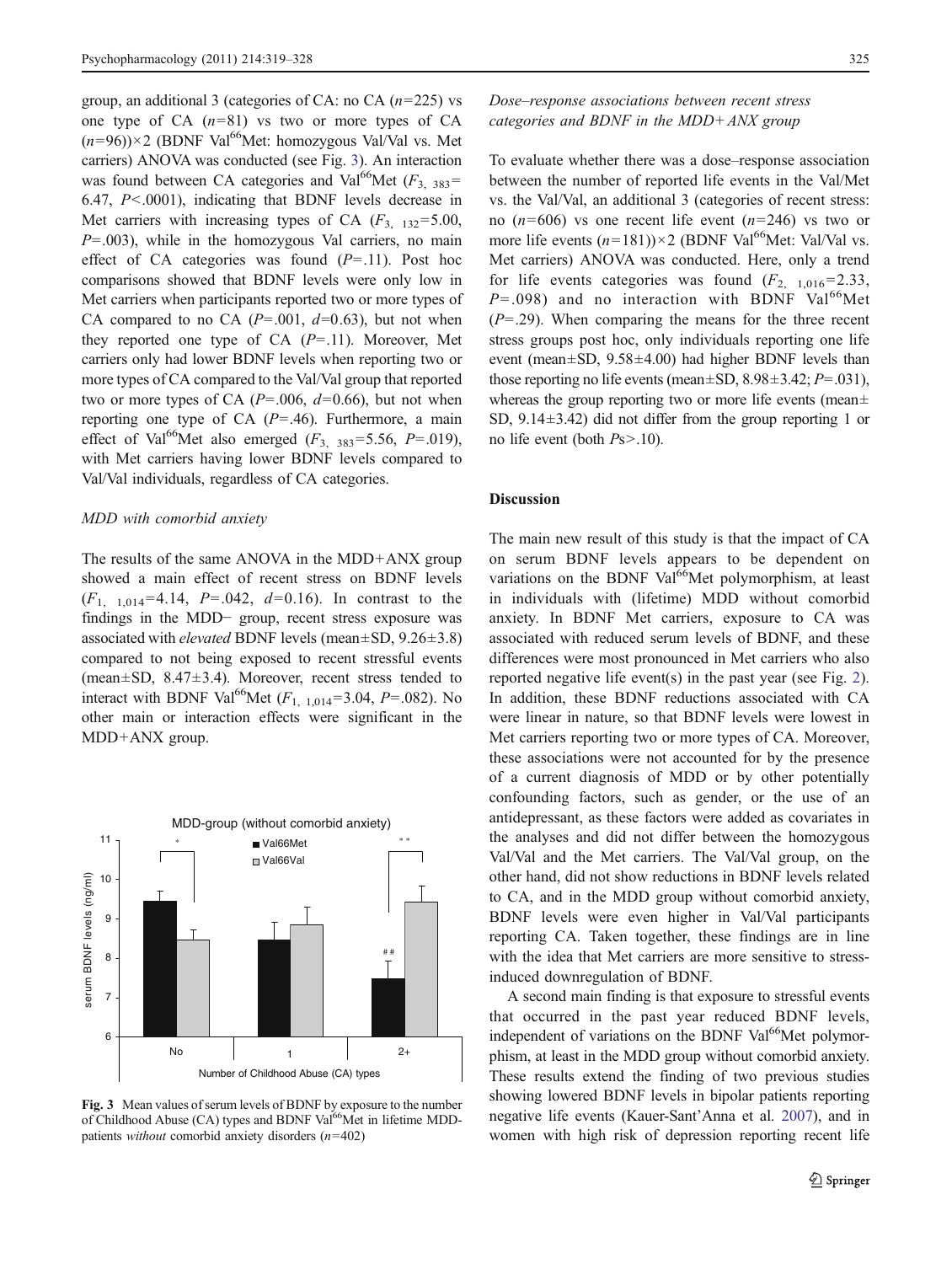events (Trajkovksa et al. [2008\)](#page-9-0). In the group with comorbid anxiety, recent stress exposure was associated with increased BDNF levels, however. Moreover, while CA was associated with reduced BDNF in the Met carriers, BDNF levels were not affected by CA in the comorbid group. These findings seem to suggest that comorbid anxiety disorder may counteract the downregulation of BDNF associated with CA and recent stressful event. So far, it is unclear how this relates to the symptomatology of MDD with and without comorbid anxiety, particularly because CA has specifically been linked to comorbidity of MDD and anxiety disorders (Hovens et al. [2009](#page-8-0)). Moreover, some studies have associated the Val/Val polymorphism with patterns of anxiety, rather than with depressive symptoms (Gatt et al. [2009](#page-8-0)), but in the group with comorbid anxiety disorders, we did not find any indications that Val/Val individuals have lower BDNF levels.

Although it should be taken into account that this is a cross-sectional study, preventing causal inferences about the impact of CA, it is remarkable that exposure to CA, which occurred in many individuals more than 25 years ago, is associated with decreased BDNF levels, at least in Met carriers without comorbid anxiety disorders. These reductions of serum BDNF levels in individuals with reported CA suggest that exposure to chronic stress during childhood may lead to a long-lasting downregulation of the neurotrophic system, which might be further reduced by recent stressful events. These results extend the findings of previous studies showing lower levels of peripheral BDNF in patients with current MDD and a history of CA (Grassi-Oliveira et al. [2008\)](#page-8-0). Since variations at the Val<sup>66</sup>Met locus were not taken into account in this study, it remains unclear whether the effects of CA were mainly driven by Met carriers, as might be expected on the basis of our results.

The finding of reduced BDNF levels in Met carriers is also of interest when considered in the context of previous findings, indicating that Met carriers are particularly vulnerable to the impact of CA with respect to depressive symptoms (Gatt et al. [2009;](#page-8-0) Kaufman et al. [2006;](#page-8-0) Wichers et al. [2008](#page-9-0)) and enhanced loss of hippocampal-lateral prefrontal gray matter (Gatt et al. [2009\)](#page-8-0), given that low BDNF levels are associated with MDD (Sen et al. [2008](#page-9-0)). Moreover, reductions in BDNF expression can have a direct impact on neuronal growth and plasticity in frontohippocampal networks (Murakami et al. [2005](#page-9-0); Roceri et al. [2004](#page-9-0); Song et al. [2006](#page-9-0); Smith et al. [1995\)](#page-9-0). It should be noted that, in our sample, no associations were found between Met carriers and higher depression severity after CA, however, which is consistent with some recent studies (see Aguilera et al. [2009](#page-8-0); Nederhof et al. [2010](#page-9-0)). Definitely, longitudinal studies are needed to further unravel the developmental trajectories relating exposure to CA and recent life events to low BDNF levels and altered brain structures and functioning.

One other interesting observation is that variations on the BDNF Val<sup>66</sup>Met polymorphism itself were not directly associated with variations in BDNF levels even though, among individuals reporting no CA, Met carriers had higher BDNF levels compared to homozygous Val carriers. Very few studies in humans investigated the association between the BDNF Val<sup>66</sup>Met polymorphism and serum BDNF levels. One study in psychological healthy individuals also reported enhanced serum BDNF levels in Met carriers compared to Val/Val individuals (Lang et al. [2009](#page-9-0)). Two other studies did not find an association between the Val<sup>66</sup>Met polymorphism and variations in peripheral BDNF levels, not in a sample of depressed patients (Duncan et al. [2009\)](#page-8-0) nor among healthy twins with and without a co-twin history of affective disorder (Vinberg et al. [2009](#page-9-0)), even though in this last study, BDNF levels were higher among a subgroup of Met carriers at high risk for depression or bipolar disorder. Taken together, findings regarding associations between the Val<sup>66</sup>Met polymorphism and variations in peripheral BDNF levels in humans are mixed. This could be due to the fact that, in previous studies, neither CA nor exposure to recent stressful events has been taken into account. Furthermore, this might also be related to the fact that the direct associations between Val<sup>66</sup>Met and BDNF levels, if anything, appear to be rather small in individuals reporting no CA (in our study  $d=0.19$ ) and thus can only be detected in large samples.

In sum, this study has shown that CA is associated with reduced BDNF levels in Met carriers with lifetime MDD (without comorbid anxiety), whereas serum BDNF levels of Val/Val carriers do not seem to be affected by CA. A number of limitations should be taken into account when evaluating these findings. First, the reliability of participants' recall of events from childhood may vary, given the long time gap between occurrence and recall. Self-reported CA requires caution when interpreting the results, although Goodman et al. [\(1999\)](#page-8-0) observed good reliability among psychiatrically ill women. Related to this, one cannot rule out that the association between CA or recent stress and low BDNF levels in individuals with lifetime MDD could (in part) be spurious, in the sense that individuals with a current depressed mood might have low BDNF levels and also experience life events in a (more) negative way, without these factors being directly related to each other. We do not consider this possibility very likely, however. First of all, we have previously shown that, in the NESDA sample, the association between negative life events and depression is independent of current mood state (Spinhoven et al. [2010\)](#page-9-0). Moreover, in all statistical analyses, we added current vs remitted MDD as a covariate, and the associations between life events and BDNF remain statistically significant when taking current mood state into account. A longitudinal design would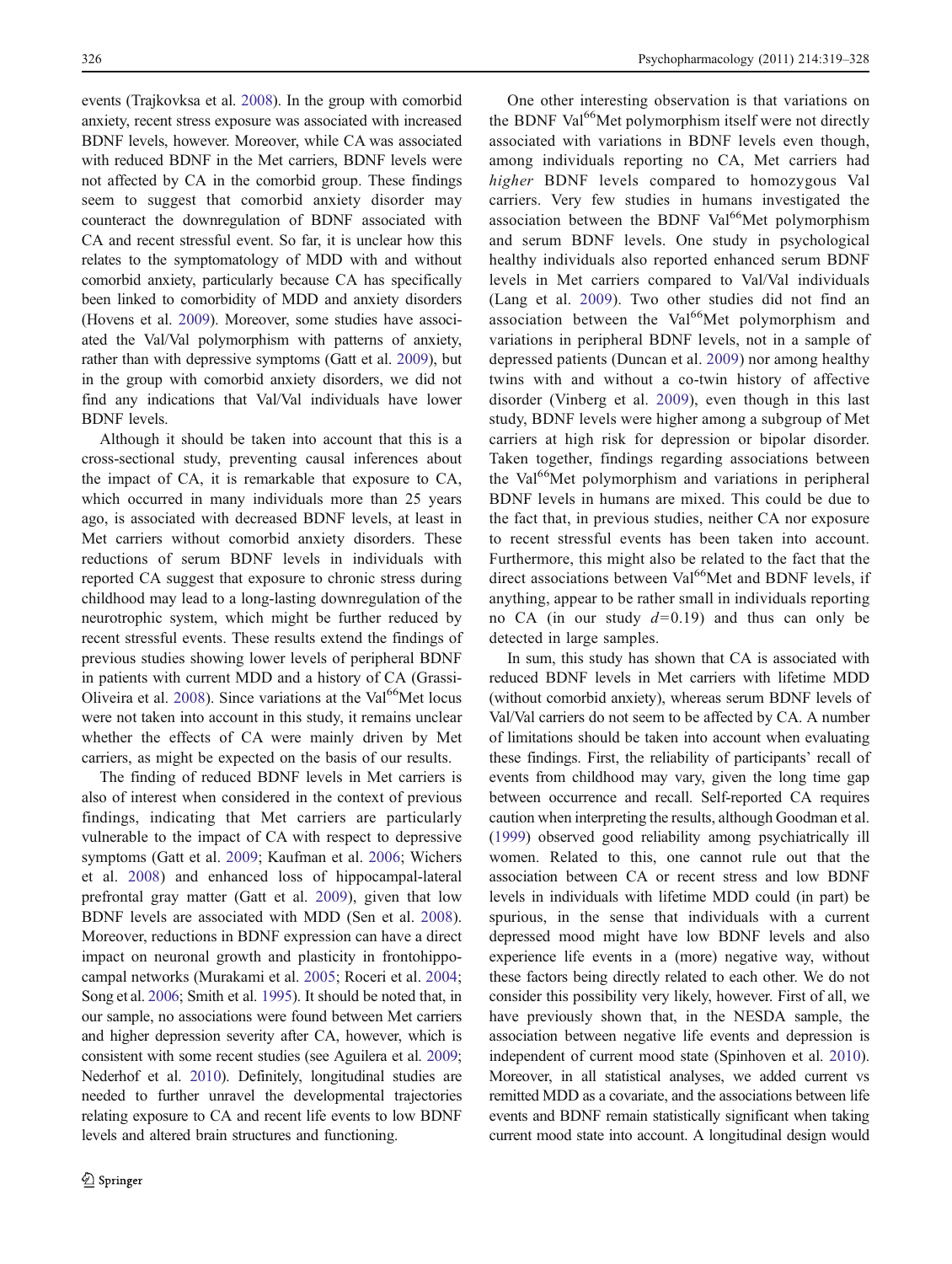<span id="page-8-0"></span>be optimal to assess whether predifferences–postdifferences in serum BDNF are directly affected by stressful events. Another limitation is that we assessed serum BDNF levels, which may not be a direct measure of central BDNF, even though previous studies in animals showed that BDNF can cross the blood– brain barrier in both directions (Pan et al. [1998](#page-9-0)) and a strong association has been reported between central and peripheral BDNF levels (Karege et al. 2002). A third limitation is that we only assessed the Val<sup>66</sup>Met variant, whereas there are more loci on the BDNF gene that might be associated with variations in serum BDNF levels. Moreover, gene×gene interactions, particularly with the 5HTT-LPR polymorphism, were not addressed in this study, whereas these interactions have been shown to be relevant in predicting depression severity in combination with CA in some studies (see Kaufman et al. 2006; Wichers et al. [2008](#page-9-0)), although not in others (Gatt et al. 2009).

Despite the considerations mentioned above, the findings of this study highlight the importance of investigations that focus on integrating candidate genes, BDNF levels, and environmental stressors and provide new and important evidence to suggest that a chain of events, commencing with  $G \times E$  interactions and their impact on (set points of) BDNF, may lead to low BDNF levels in patients with lifetime MDD.

Open Access This article is distributed under the terms of the Creative Commons Attribution Noncommercial License which permits any noncommercial use, distribution, and reproduction in any medium, provided the original author(s) and source are credited.

# References

- Aguilera M, Arias B, Wichers M, Barrantes-Vidal N, Moja J, Villa H, van Os J, Ibáñez MI, Ruipérez MA, Ortet G, Fañanás L (2009) Early adversity and 5-HTT/BDNF genes: new evidence of gene– environment interactions on depressive symptoms in a general population. Psychol Med 39:1425–1432
- American Psychiatric Association (1994) Diagnostic and statistical manual of mental disorders, 4th edn. American Psychiatric Association, Washington
- Angelucci F, Brene S, Mathe AA (2005) BDNF in schizophrenia, depression and corresponding animal models. Mol Psychiatry 10:345–352
- Begliuomini S, Lenzi E, Ninni F, Casarosa E, Merlini S, Pluchino N et al (2008) Plasma brain-derived neurotrophic factor daily variations in men: correlation with cortisol circadian rhythm. J Endocrinol 197:429–435
- Boomsma DI, Willemsen G, Sullivan PF, Heutink P, Meijer P, Sondervan D, Kluft C, Smit G, Nolen WA, Zitman FG, Smit JH, Hoogendijk WJ, van Dyck R, de Geus EJC, Penninx BWJH (2008) Genomewide association of major depression: description of samples for the GAIN major depressive disorder study: NTR and NESDA biobank projects. Eur J Hum Genet 16:335–342
- Brugha TS, Cragg D (1990) The list of threatening experiences: the reliability and validity of a brief life events questionnaire. Acta Psychiatr Scan 82:77–81
- Brugha T, Bebbington P, Tennant C, Hurry J (1985) The list of threatening experiences: a subset of 12 life event categories with considerable long-term contextual threat. Psychol Med 15:189–194
- Bueller JA, Aftab M, Sen S, Gomez-Hassan D, Burmeister M, Zubieta JK (2006) BDNF Val<sup>66</sup>Met allele is associated with reduced hippocampal volume in healthy subjects. Biol Psychiatry 59:812–815
- Charney DS (2004) Psychobiological mechanisms of resilience and vulnerability. Focus 2:368–391
- Cohen J (1988) Statistical power analysis for the behavioral sciences. Erlbaum, Hillsdale
- de Graaf R, Bijl RV, ten Have M, Beekman ATF, Vollebergh WAM (2004a) Pathways to comorbidity: the transition of pure mood, anxiety and substance abuse disorders into comorbid conditions in a longitudinal population based study. J Affect Disord 82:461– 467
- de Graaf R, Bijl RV, ten Have M, Beekman ATF, Vollebergh WAM (2004b) Rapid onset of comorbidity of common mental disorders: findings from the Netherlands Mental Health Survey and Incidence Study (NEMESIS). Acta Psychiatr Scand 109:55–63
- Duman RS, Monteggia LM (2006) A neurotrophic model for stressrelated mood disorders. Biol Psychiatry 59:1116–1127
- Duncan LE, Hutchison KE, Carey G, Craighead WE (2009) Variation in brain-derived neurotrophic factor (BDNF) gene is associated with symptoms of depression. J Affect Disord 115:215–219
- Egan MF, Kojima M, Callicott JH, Goldberg TE, Kolachana BS, Bertolino A, Zaitsev E, Gold B, Goldman D, Dean M, Lu B, Weinberger DL (2003) The BDNF val<sup>66</sup>met polymorphism affects activity-dependent secretion of BDNF and human memory and hippocampal function. Cell 112:257–269
- Gatt JM, Nemeroff CB, Dobson-Stone C, Paul RH, Bryant RH, Schofield R et al  $(2009)$  Interactions between BDNF val<sup>66</sup>met polymorphism predict brain and arousal pathways to syndromal depression and anxiety. Mol Psychiatry 14:681–695
- Grassi-Oliveira R, Stein LM, Lopes RP, Teixeira AL, Bauer ME (2008) Low plasma brain-derived neurotrophic factor and childhood physical neglect are associated with verbal memory impairment in major depression—a preliminary report. Biol Psychiatry 64:281–285
- Goodman LA, Thompson KM, Weinfurt K, Corl S, Acker P, Mueser KY, Rosenberg SD (1999) Reliability of reports of violent victimization and posttraumatic stress disorder among men and women with serious mental illness. J Trauma Stress 12:587–599
- Heim C, Nemeroff CB (2001) The role of childhood trauma in the neurobiology of mood and anxiety disorders: preclinical and clinical studies. Biol Psychiatry 49:1023–1039
- Hovens JGFM, Wiersma JE, Giltay EJ, van Oppen P, Spinhoven P, Penninx BWJH, Zitman FG (2009) Childhood life events and childhood trauma in adult patients with depressive, anxiety and comorbid disorders vs. controls. Acta Psychiatr Scand 122:66–74
- Karege F, Schwald M, Cisse M (2002) Postnatal developmental profile of brain-derived neurotrophic factor in rat brain and platelets. Neurosci Lett 328:261–264
- Karege F, Bondolfi G, Gervasoni N, Schwald M, Aubry J-M, Bertschy G (2005) Low brain-derived neurotrophic factor (BDNF) levels in serum of depressed patients probably result from lowered platelet BDNF release unrelated to platelet reactivity. Biol Psychiatry 57:1068–1072
- Kauer-Sant'Anna M, Tramontina J, Andreazza AC, Cereser K, daCosta S, Santin A, Yatham LN, Kapczinski F (2007) Traumatic life events in bipolar disorder: impact on BDNF levels and psychopathology. Bipolar Disord 9:S128–S135
- Kaufman J, Yang B-Z, Douglas-Palumberi H, Grasso D, Lipschitz D, Houshvar S, Krystal JH, Gelertner J (2006) Brain-derived neurotrophic factor–5-HTTLPR gene interactions and environmental modifiers of depression in children. Biol Psychiatry 59:673–680